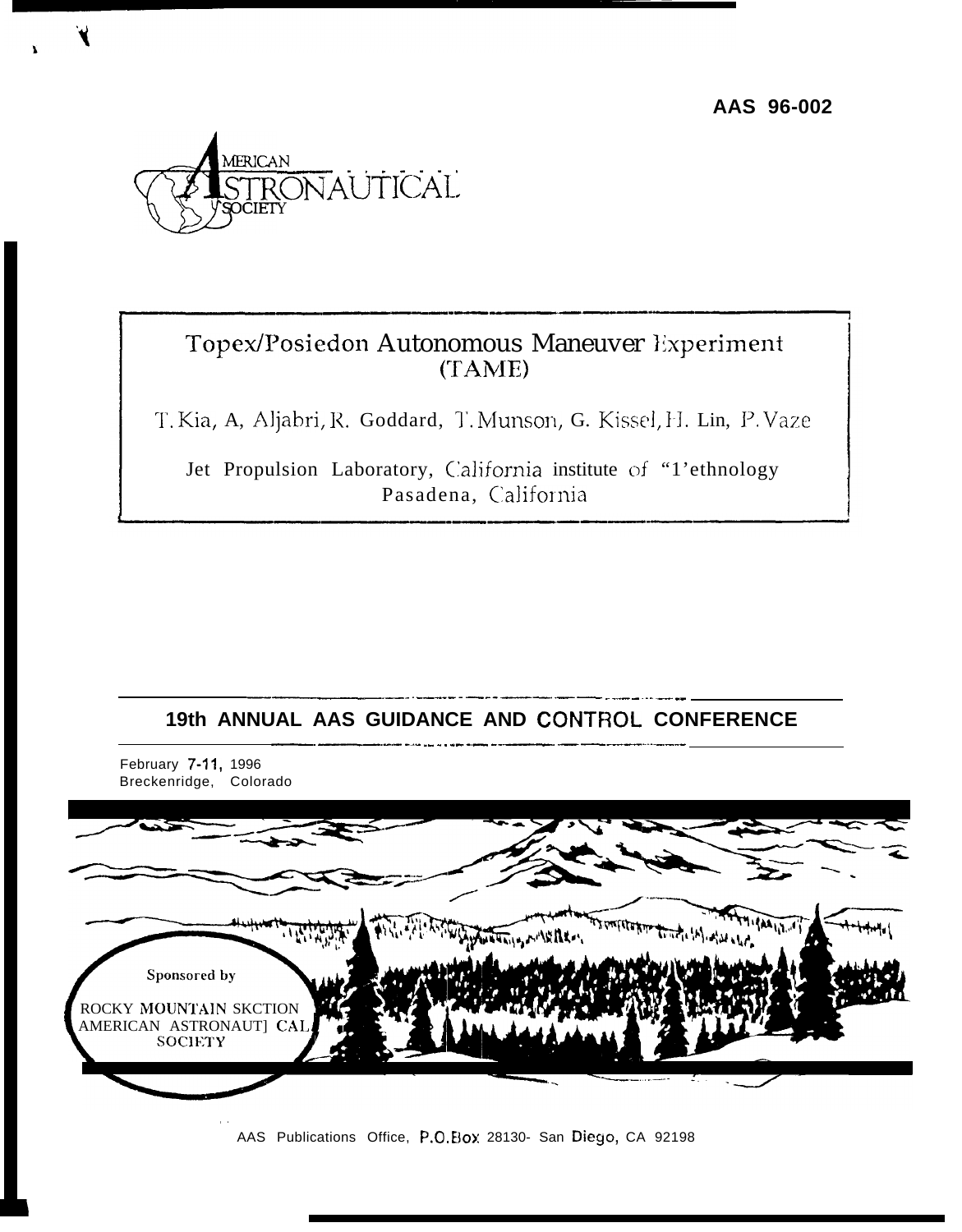AAS 96-002

# TOPEX/POSIEDON AUTONOMOUS MANEUVER EXPERIMENT  $(TAME)$

T. Kia, A. Aljabri, R. Goddard, T. Munson, G. Kissel,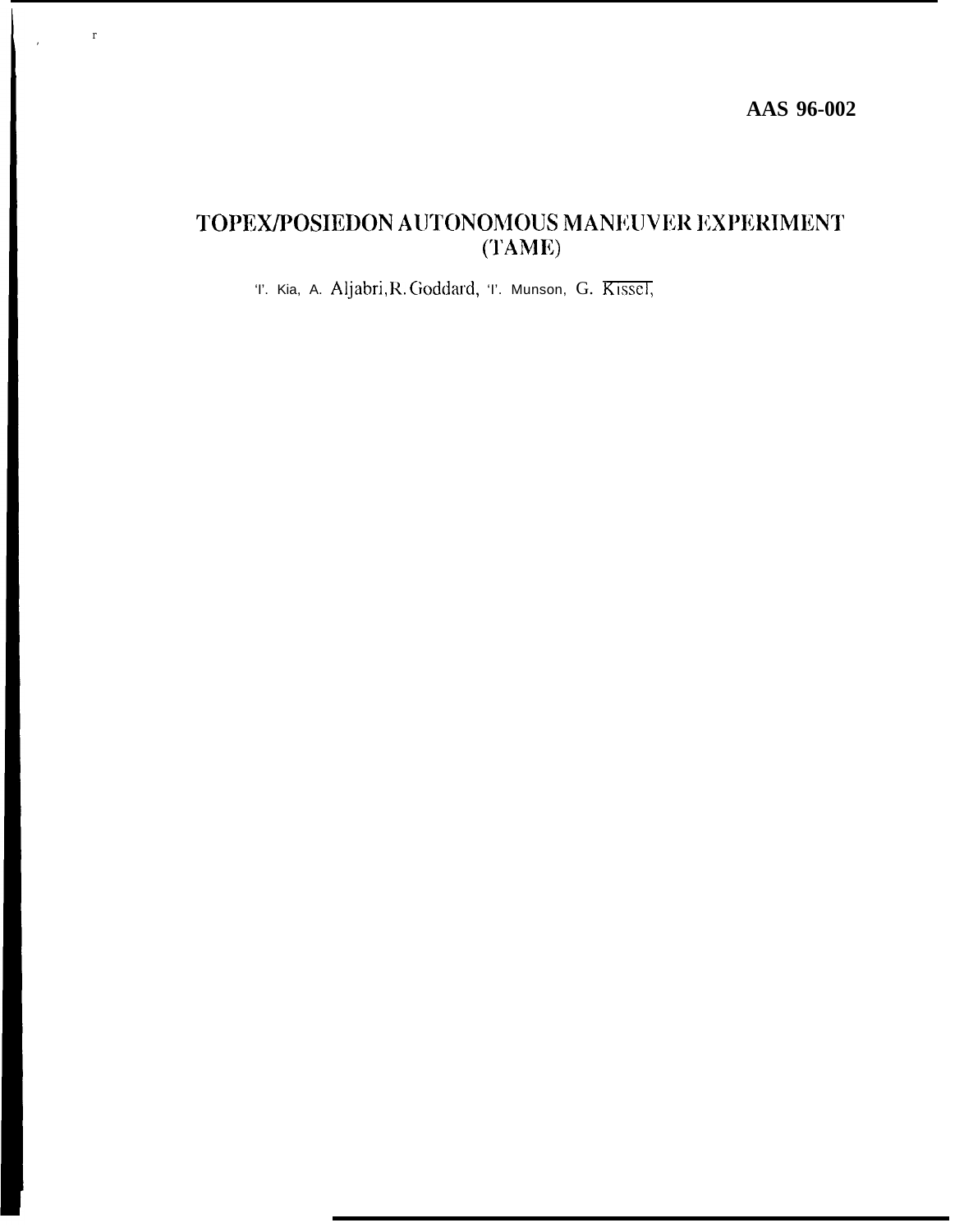neuvcrs. lJnder this experiment, I'OPEX Autonomous Maneuver Experiment (TAME), JPI. will develop and test on-board software to autonomously plan constraint free attitude maneuvers and execute an Orbital Maintenance Maneuver (OMM). The planning software along with the required database will reside on an existing satellite sensor processor subsystem. The database includes satellite and orbit parameters as well as the mission constraints. Upon receiving an OMM request, the planner software will design an attitude maneuver plan, which is free of constraints. A sequence of commands will then be generated which include this plan and other necessary commands to correctly reconfigure the satellite. The generated command sequence will then be transferred to the  $T/P$  main processor (OBC) for implementation.

This technology demonstration will provide data to perform cost/benefits analysis to determine the proper trades between flight- and ground-based spacecraft mission operation. It will also provide approaches for the new pal adigms in system architecture, ground commanding and test and verification that will be necessary for highly autonomous event-driven controls.

#### **TOPEX MISSION**

The TOPEX/Poseidon Satellite, hereafter referred to as TOPEX (Ocean Topology Experiment) was launched on August 10, 1992, from the Kourou Space Center in French Guyana. The satellite was launched into a nominal circular orbit with an altitude of 1336 Km and an inclination of 66 degrees. The TOPEX is a remote sensing mission with the primary science objective of providing sea surface altimetery from space. TOPEX/Poseidon program is jointly sponsored by 'l'he National Aeronautics and Space Administration (NASA) and Centre National d'Etudes Spatiales (CNES). This joint U. S./French mission combines each countries' space ocean research missions. The TOPEX mission is managed by the Jet Propulsion Laboratory (JPL) for the NASA office of Space Sciences Application. JPL, is also responsible for the day to day operation of the satellite. The Poseidon is managed by the Toulouse Space Laboratory for CNES. TOPEX was slated for a prime mission of three years, which was completed in September 1995. A three years' extension to the mission has been approved by NASA.

The primary science objective. of the TOPEX satellite is to provide highly accurate measurements of the sea surface elevation over all of the ocean basins. The primary science requirement is to provide geocentric measurement of the. global ocean sea level accurate to 14 cm with a precision of 2.4  $\epsilon$ m along track. These requirements necessitated a frozen orbit that provides a fixed ground track every 10 sidereal days  $(127 \text{ orbits})^2$ . To maintain the frozen orbit, the satellite occasionally performs small burns referred to as Orbit Maintenance Maneuver (OMM). It is the objective of TAME to develop the software that provides the capability fol on-board planning and execution of an OMM.

#### **TAME IMPLEMENTATION**

Orbit Maintenance Maneuver (OMM) execution is a multi-discipline activity. The need to perform a correction is first determined by the mission navigation function. The navi-

--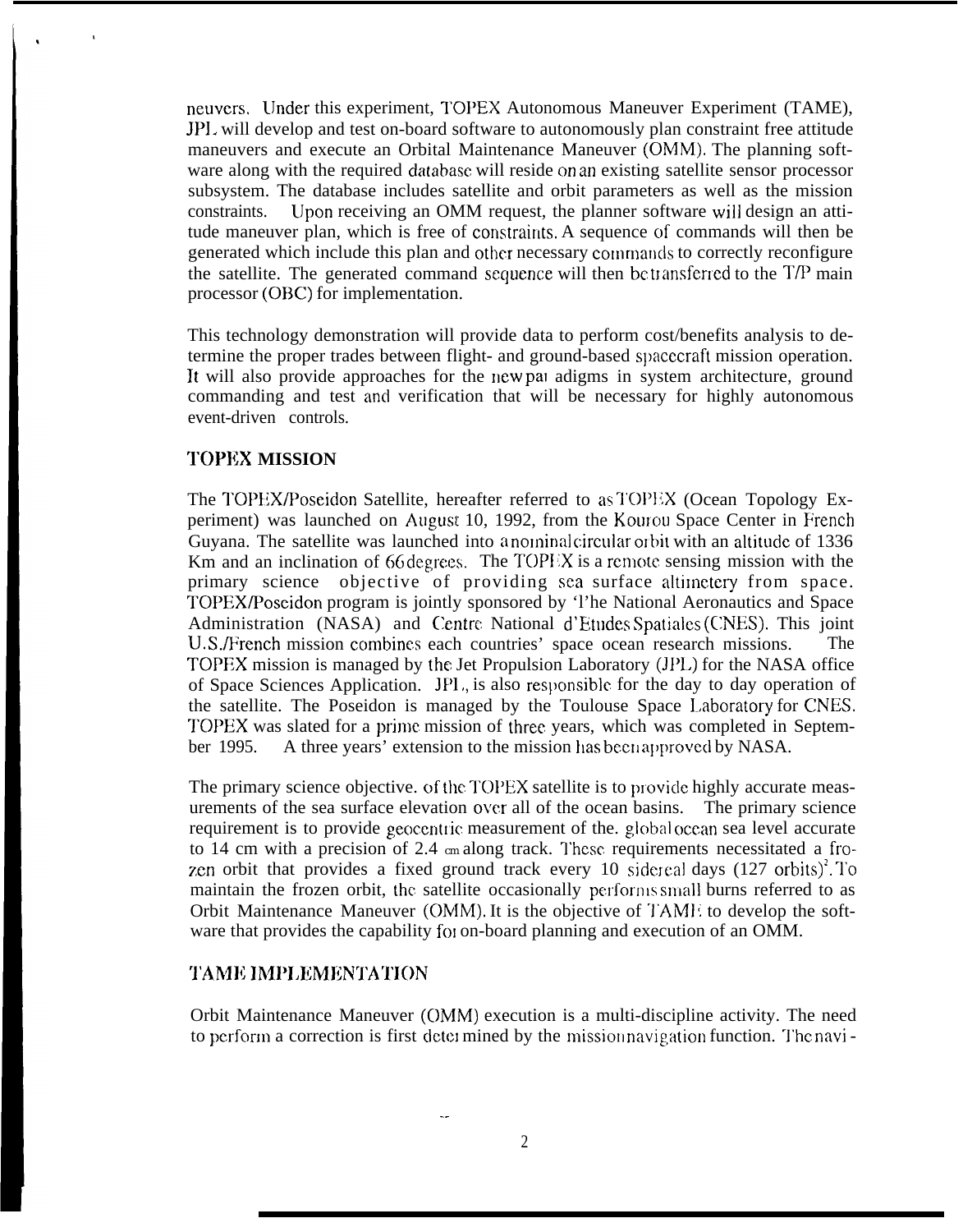gation function includes orbit determination, orbit control and orbit propagation. The navigation function will calculate the required AV then requests an implementation plan from the mission operations team, The. implementation activity is then converted to a sequence of low-level satellite commands that will be uploaded to the satellite for execution. Currently, all of these functions are performed on the ground. Figure 1 summerizes the current TOPEX maneuver implementation activity.

In the autonomous approach all activities are performed on-board without ground intervention. This level of autonomy was deemed as inappropriate. for TAME. TOPEX onboard computers, the OBC and the 1750A, simply do not have sufficient unused capacity to support total autonomy, Additionally, safety considerations required a step-by-step implementation of the autonomy. Therefore.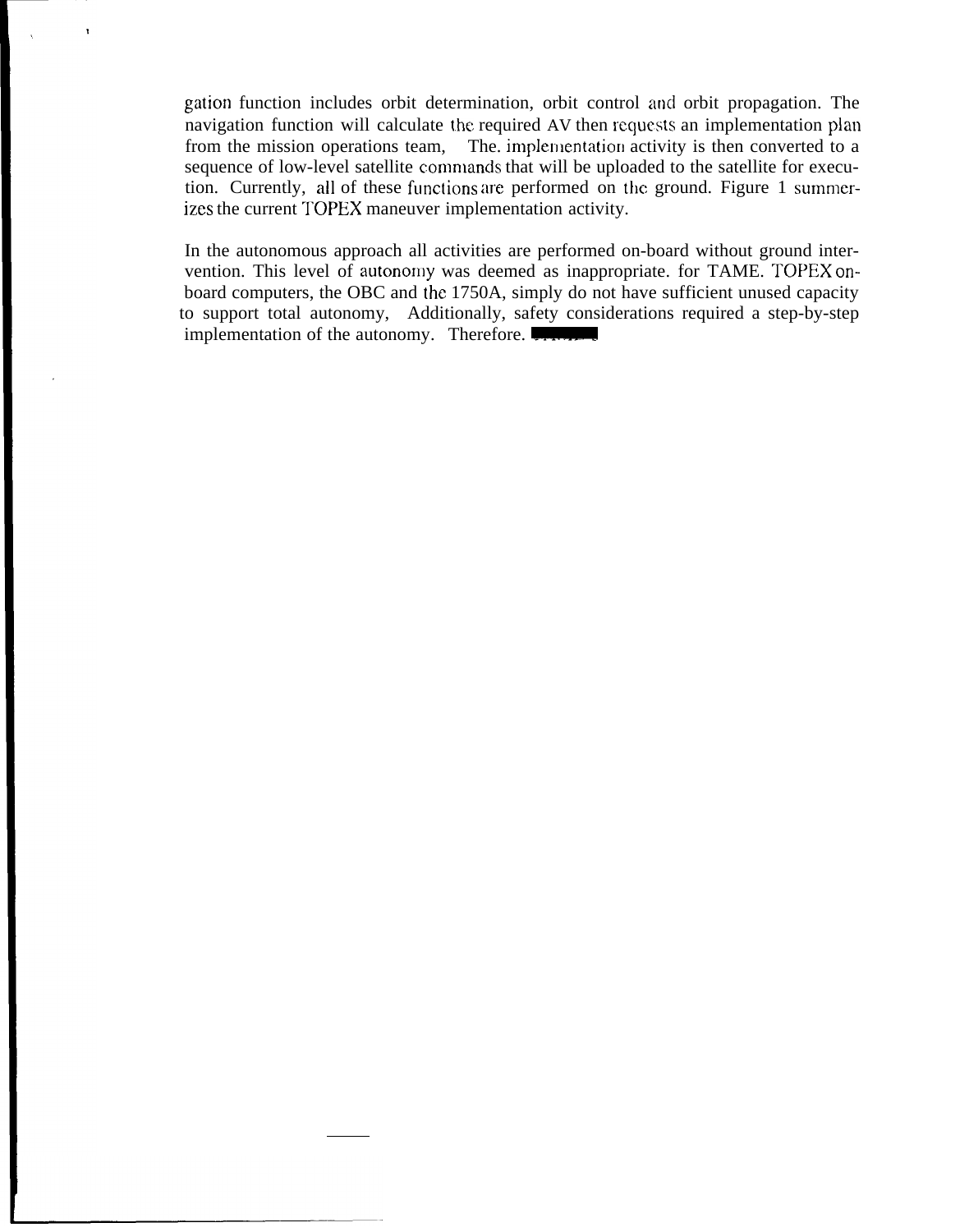

Figure 1 Current TOPEX/Poseidon Maneuver Implementation Design Activity.



Figure 2 Proposed TOPEX/Poseidon Autonomous Maneuver Implementation.

 $\overline{4}$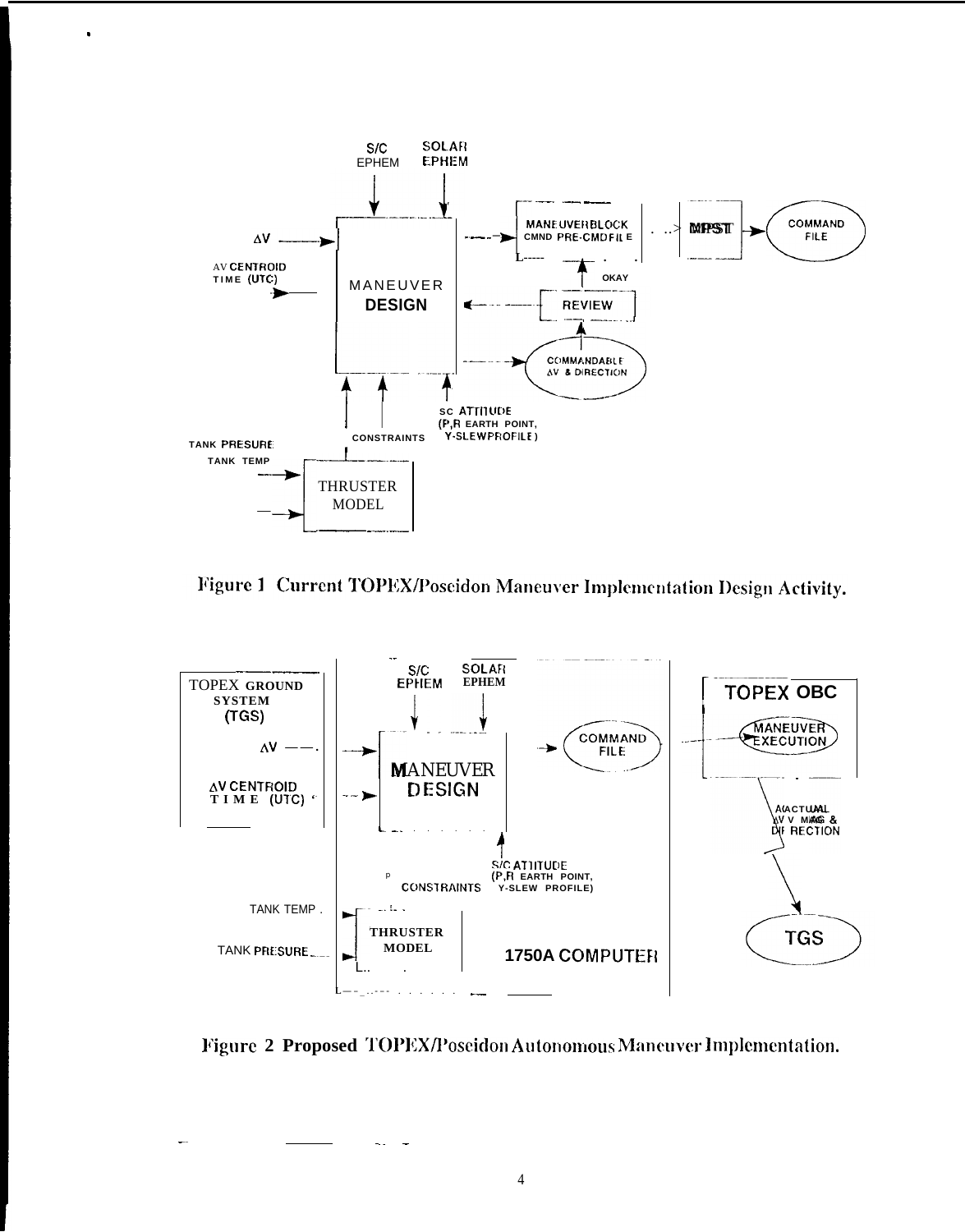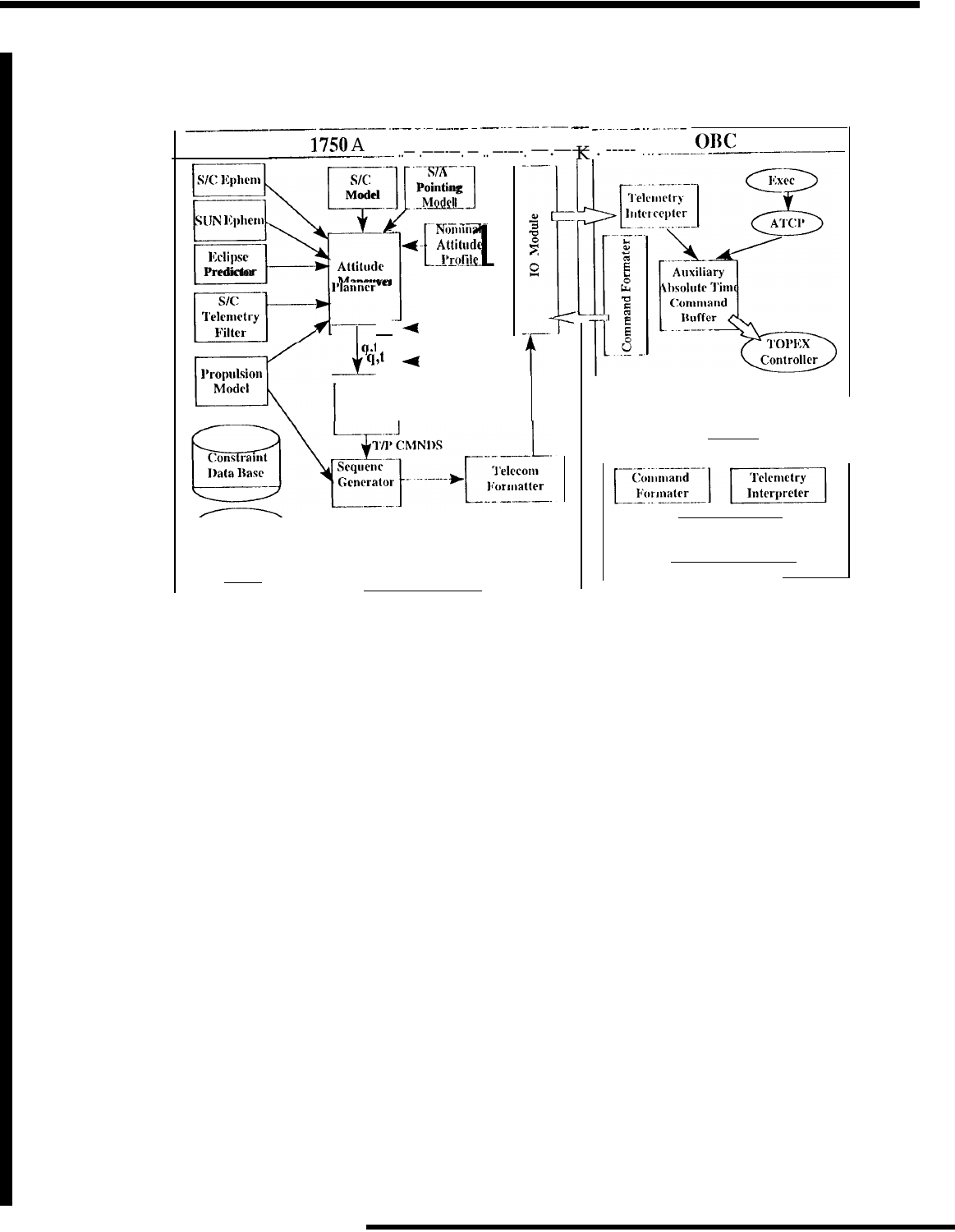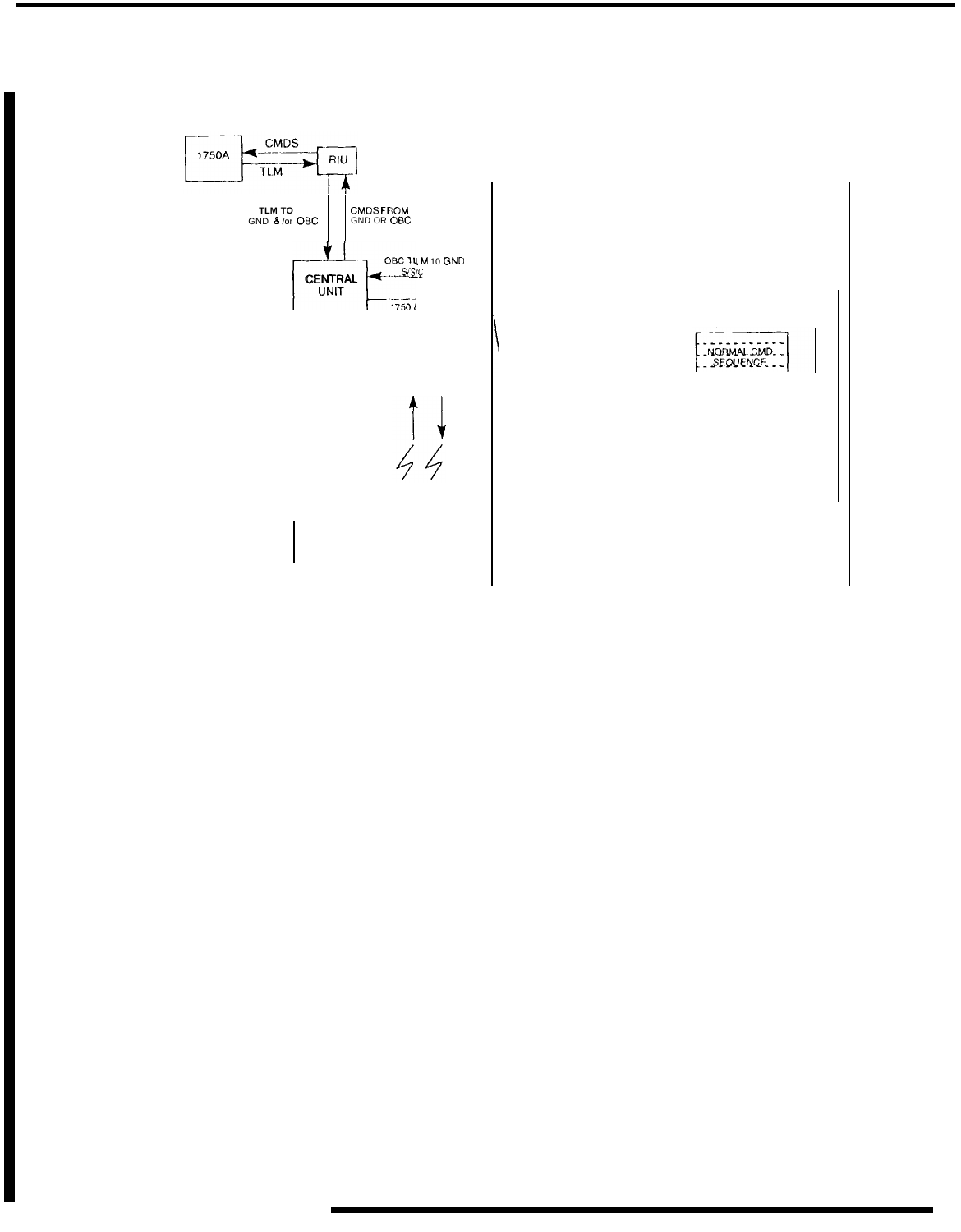#### **On-Board Computer**

,

The TOPEX On-Board Computer (OBC) is part of the Command & Data Handling Subsystem  $(C&DH)$ . The OBC is comprised of three key elements, the Central Processing Module (CPM), Core Memory Unit (CMU) and the STandard INTerface (STINT). The CPM consists of a NASA Standard Spacecraft Computer (NSSC- 1). The NSSC- 1 is an 18-bit fixed point CPU running on a 1.8MHz clock. The CMU consists of 64K words (18-bit word), which are divided into 164K banks. The S'I'IN'l' provides the serial interface between the CPM and the Central Unit  $(CU)$ . The CU performs all the spacecraft command & telemetry routing and properly formats the 1 Kbps & 16Kbps telemetry stream to be sent to the ground.

Each spacecraft subsystem is connected with the Multiplexed Data Bus (MDB) via a Remote Interface Unit (RI U). When a command is received by the CU, it routes the command to the proper subsystem based upon an RIU number and a channel number. The same process occurs whether the command is sent from the ground or by the OBC. The OBC is capable of processing commands from the ground and send commands in real time from a timed stored sequence. Also the OBC has access to both the  $1 \& 16Kbps$  telemetry stream streams.

The OBC flight software (FSW) performs all of the major attitude control and fault detection as well as other miscellaneous command and telemetry functions. The FSW is divided into separate tasks which run at spccifjc times and for specific intervals based upon a scheduler. All the  $1/()$  and main operating system functions are performed by the Executive which runs every  $64$  msec. The other tasks run at a slower intervals of 256, 512 or 1024 msec.

Since the 1750A hardware does not allow spacecraft commands to be issued, the TAME! architecture depends on the 1750A processor to transfer the commands to the OBC for transmission. This requires the 1750A to communicate with the OBC via the existing 1 6K telemetry stream. The overall process consists of the 1 '750A generating the maneuver commands and formatting the commands to look like telemetry data. The OBC intercepts the 1750A telemetry and stores the commands for transmission at a later time.

Since the executive performs critical low level functions it is desirable to limit the amount of changes to the executive code. This means making most of the code changes to the Absolute Time Command Processor  $(ATCP)$  task. The changes to this task have been designed to not interfere with normal operations. The ATCP processes stored commands based upon a 18-bit time tag which is compared with the FSW time. When the time tag matches the FSW time, the command is sent,

The code changes for TAME involve three major functions. Intercept the 1750A telcmetry and store commands into proper memory locations. Checksums will be used to assure the data integrity during the clata transfer. 'l'he second major function is to integrate the maneuver store sequence from the 1750A into t he normal stored sequence of commands.

.. . . .. —. —.—\_ — . . .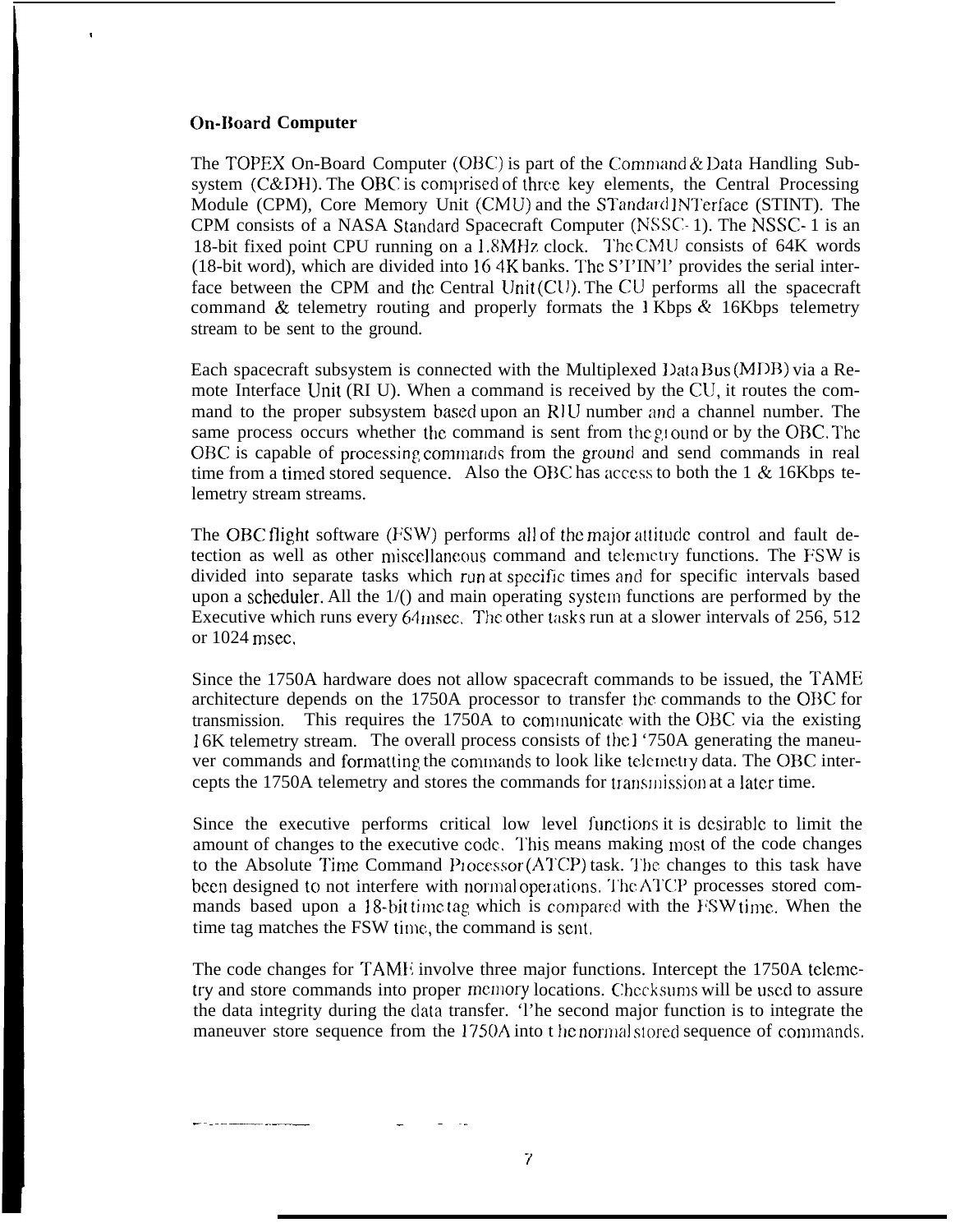This process eliminates any interference with normal operations performed by the stored sequence. The third function involves managing communications with the 1750A. This is a accomplished via a predefined protocol for 1750A telemetry and OBC commands. To ensure data quality and avoid confusion the OBC sends commands to the 1750A to provide status and telemetry information.

### **1750A Computer**

The Global Positioning System Demonstration Receiver (GPSI)R) on the TOPEX satellite is a sensor used in the JPL GPS Navigation) Experiment. In addition to the custom hardware needed to track GPS satellites, it includes a user programmable general purpose computer. It is this computer that will be used to implement the TAME specific software. Since this computer is based on the MII.-STD-1750A, the '1 'AME effort calls this subsystem the 1750A. Memory and throughput issues preclude the 1750A from using any of the GPS tracking hardware.

The 1750A subsystem is composed of an interface to the satellite, a microprocessor, and read-only- and random-access memory (ROM and RAM). This provides all the components necessary to receive commands, execute a user program, and send data to the TOPEX OBC. It is this communication with the OBC, described above, that allows the 1750A to generate the maneuver informaticm and have the satellite perform it. There is no direct 1750A communication with any satellite component other than the command and telemetry systems. The OBC is able to send data to the 1750A and sample the telemetry stream and therefore communicate with the 1750A.

The 1750A has standard TOPEX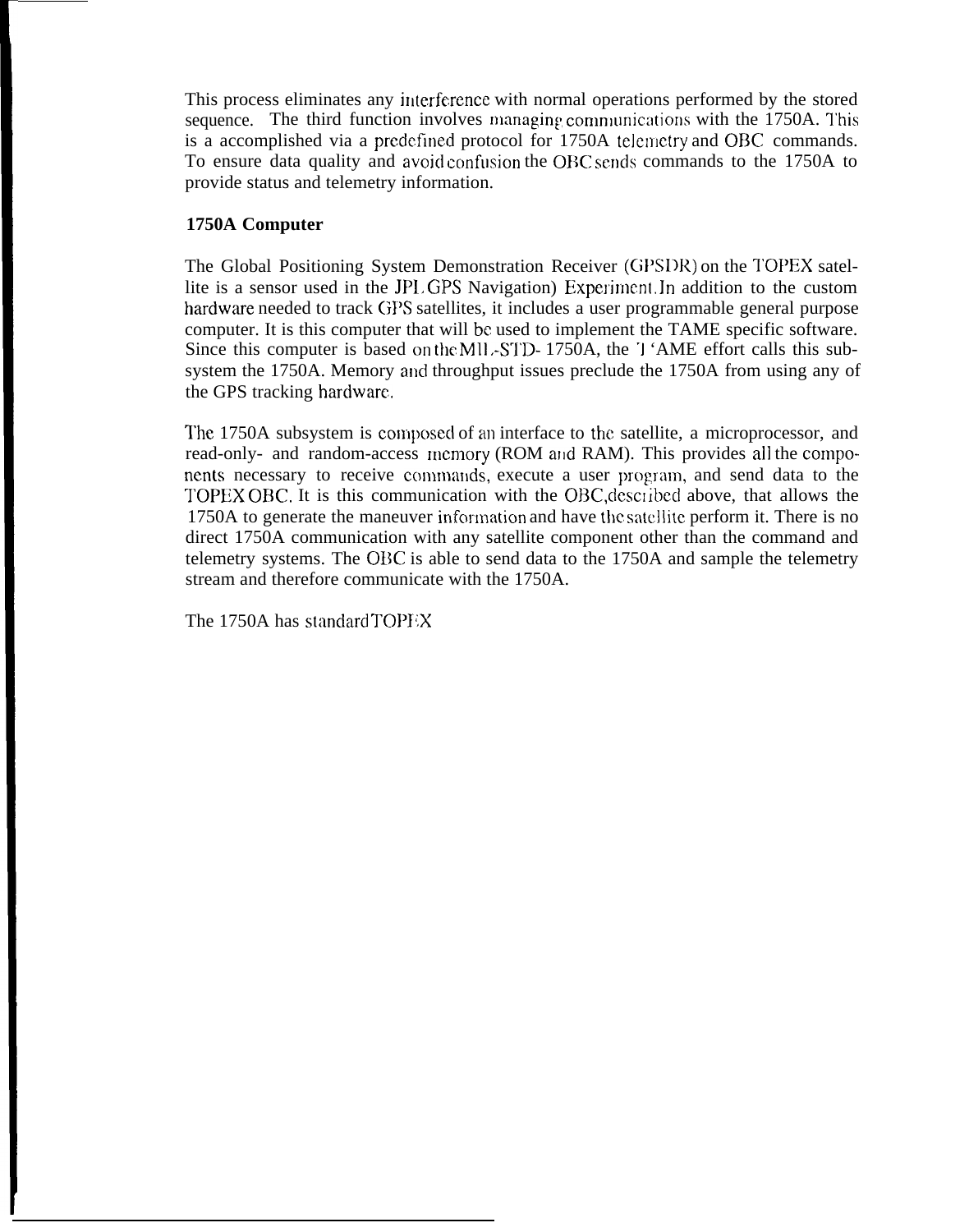ROM and custom hardware. This leaves 60 Kwords (120 Kbytes) for memory-mapped RAM.

# **ATTITUDE MA NEUVI!R 1'1 .ANIWR MODU1 JR**

The maneuver planning module processes requests for orbital change maneuvers and generates spacecraft commands for maneuver execution.. An orbital change maneuver modifies the orbit characteristics for drag make-up. Orbital change maneuvers are accomplished by pointing the spacecraft thruster in the direction of the requested impulse. A maneuver consists of

- (1) turns to accomplish the requested pointing
- (2) an orbital change propulsive butn at constant attitude, and
- (3) turns tore-acquire a nominal spacecraft attitude.

The maneuver planning module ensures that all spacecraft pointing constraints are satisfied during the maneuver turns and burns. The maneuver planning module *a priori* computes a maneuver which

- (1) acquires the requested attitude at the requested epoch
- (2) satisfies all active pointing constraints
- (3) includes the spacecraft dynamic behavior
- (4) includes settling times
- (5) includes turn rate limits

## **Maneuver Planning 'lask**

The maneuver planning task is to align a body-fixed vector ancl an inertially fixed vector, Figure 5. This consists of rotating the spacecraft to an orientation sufficient to align the two vectors, performing a thruster(s) bum, and rotating the. spacecraft to a new orientation. The basic maneuver component is a constant eigenaxis rotation with respect to an inertial frame. A turn begins from an initial stationary attitude, continues with spin-up to a constant rotation rate about a single eigenaxis, and ends with spin-down to a ncw stationary attitude, Figure 6. Thus all spacecraft body-fixed vectors generate a cone trajectory about the eigenaxis, while inertial vectors remain stationary. The magnitude of the spin vector,  $\hat{\omega}$ , or *turn rate* is a function of the spacecraft controller turn characteristic. A typical turn rate curve characteristic, shown in Figure 6, consists of a ramp during spinup, a constant turn rate during coast, and a negative ramp during spin-down.

### **Maneuver Planning**

\_—— \_.\_. .—. -.-— —

The planning task of the maneuver planning module is to satisfy constraints. Most maneuvers are subject to constraints. Constraints are modeled as pointing constraints associ-ated with a pair of vectors: a body-fixed vector and an incrtially-fixed or orbital ly-fixed vector (Figure 7). A constraint is violated if the body-fixed vector is within a specified angular distance, or half-cone angle, of the incrti:illy-fixed vector. Two constraints are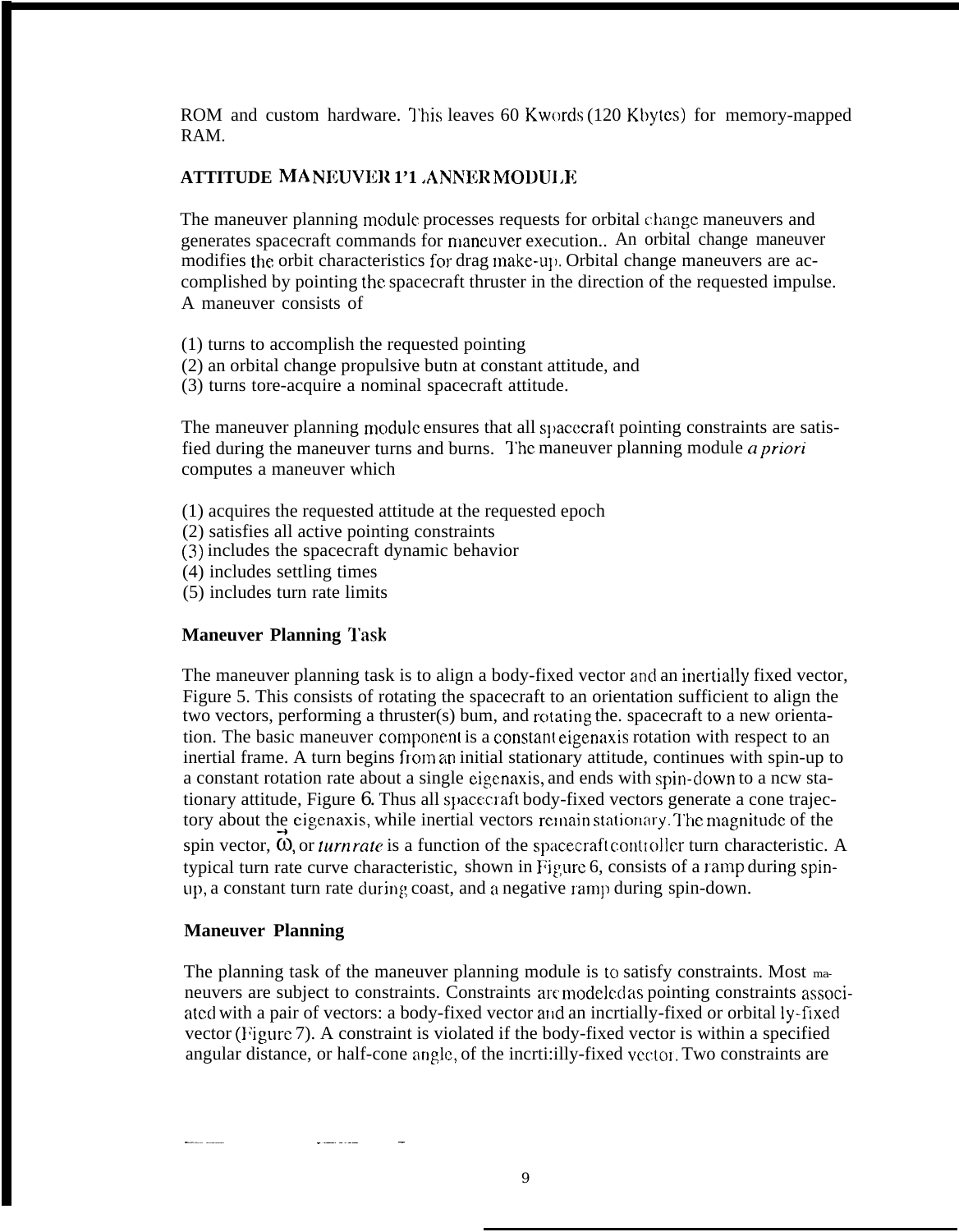illustrated in Figure 8; each constraint pair is indicated by an index. There is no theoretical limit on the maximum number,  $n$ , of constraints. Each constraint associates one vector pair; i.e., a constraint violation can occur only between vectors of equal index.

The Maneuver Planner, Figure 9, consists of three main functions:

- (1) initialization
- (2) optimization.
- (3) maneuver profile generation

The Path Initializer searches for a maneuver profile that satisfies all constraints listed in the Constraint Table. The Path initializer outputs a quaternion/timeline set (maneuver profile) representing a constraint-free maneuver. Next, the Path optimizer adjusts the maneuver profile to locally minimize the total maneuver time, Finally, the Maneuver Commander converts the optimized lnancuver profile to time tagged quaternions to command TOPEX controller.



**spect to an Inertial Frame (for sire. plicity the rotations of the body coordinate axes are not shown)**

\_. ——— —\_\_\_\_\_ \_\_\_\_ \_\_\_\_ .— - . —\_



**ligure 5 Eigenaxis Turn With Re-**<br> **ligure 6** Typical Turn Rate Charac-<br> **spect to an Inertial** Frame (for sire, <br> **leristic**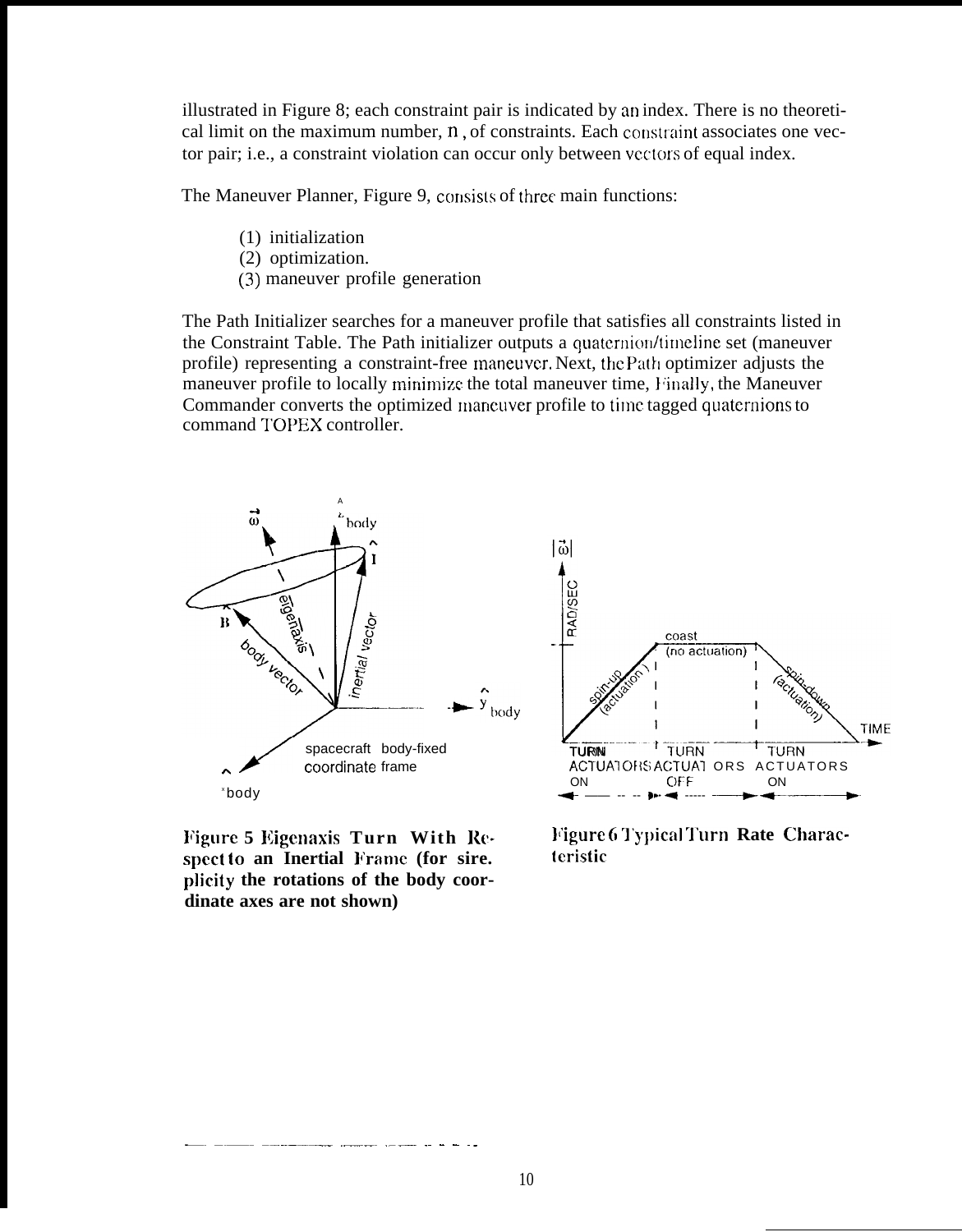



Figure 7 Typical Constraint: Sun<br>Does Not Lie in Star Tracker Field of View $(\varphi)$ .

Figure 8 Two Active Constraints



Figure 9 TAME Maneuver Planner Block Diagram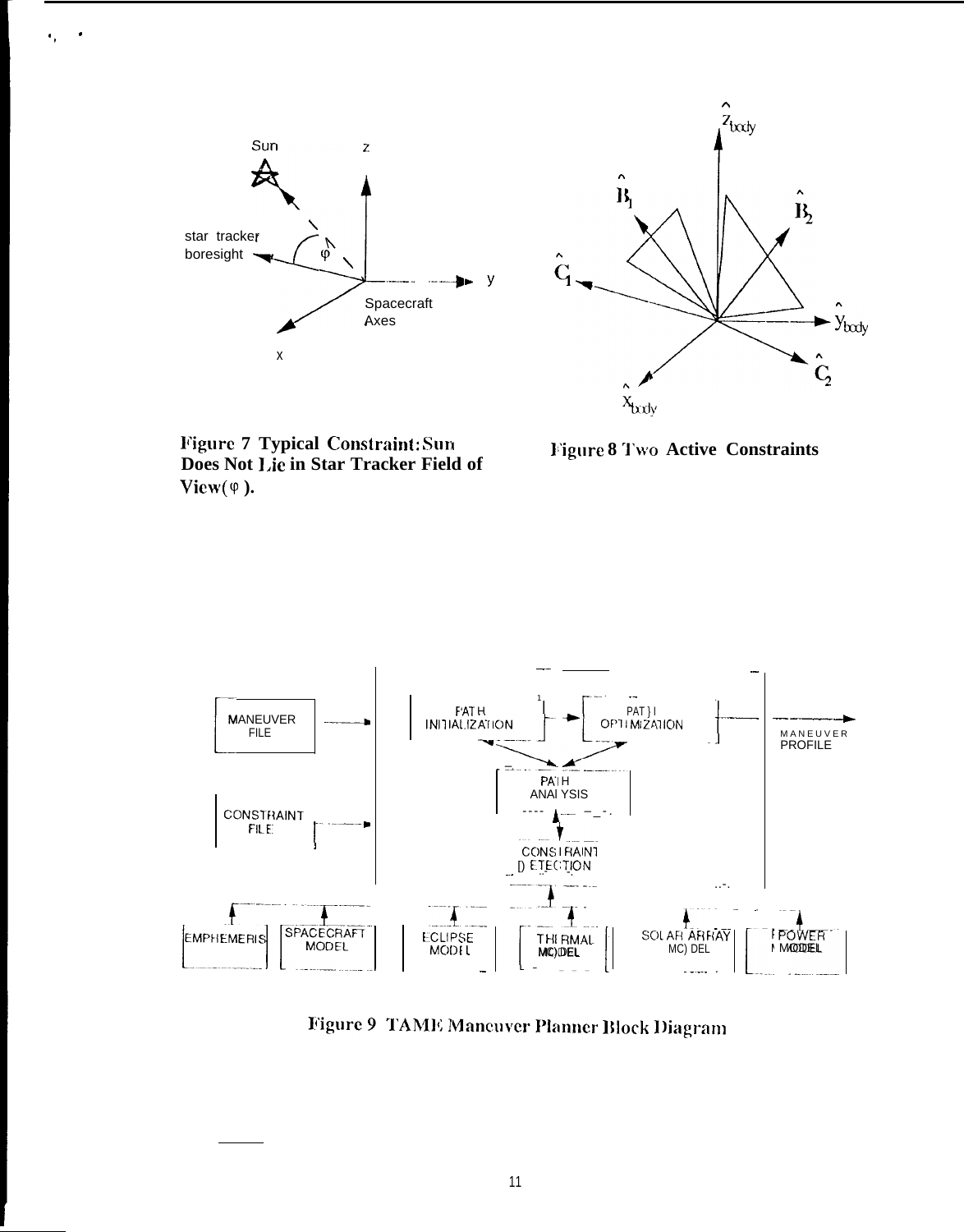# **Constraints Table**

All active constraints are stored on board. An active constraint is defined as a requirement for the next requested maneuver. Constraints are stored in a specific form denoted as the Constraint Table. The Constraint Table logically has a tow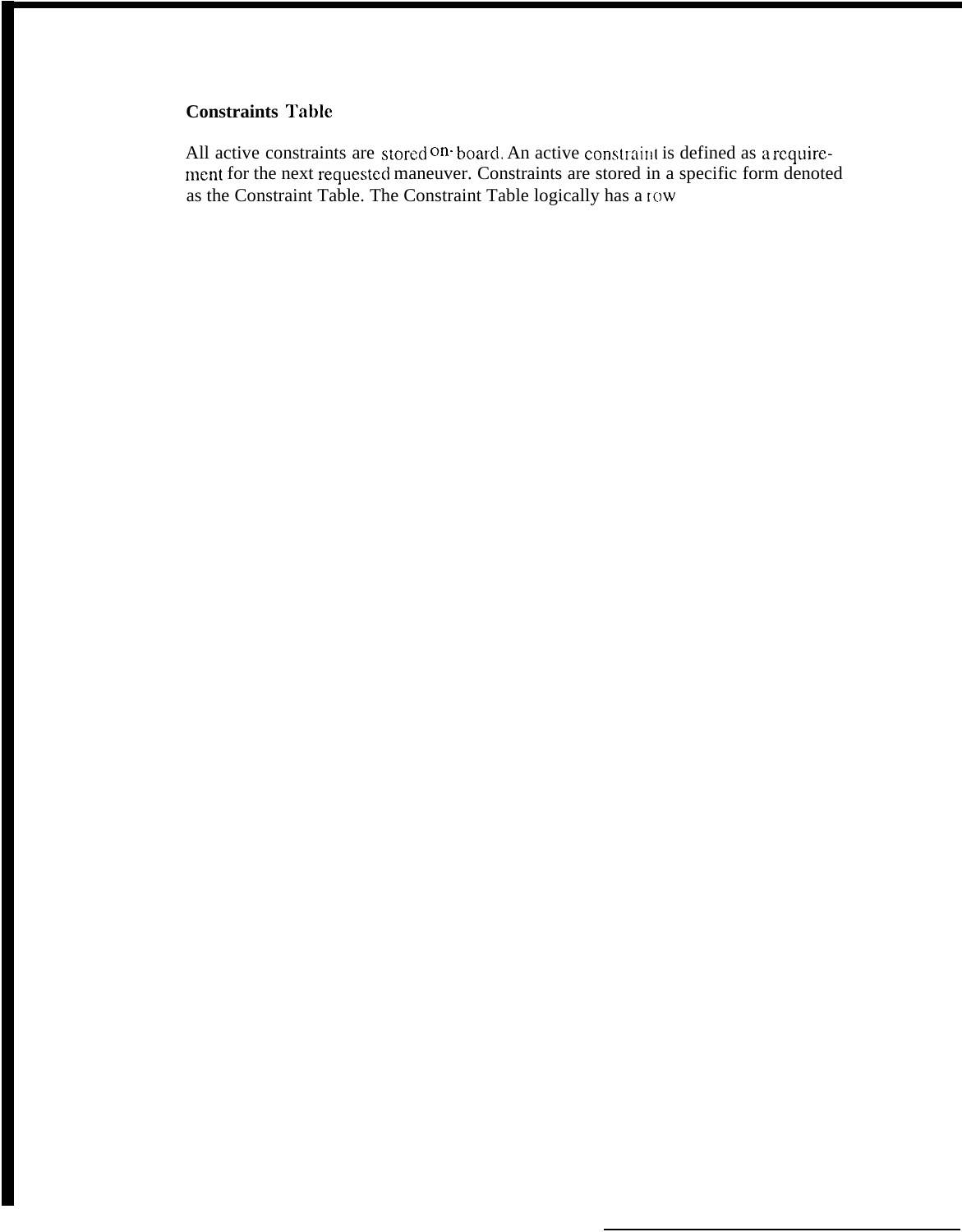



**Figure 10 Constraint Modeling with Spherical Circles** 

Figure 11 Constraint Avoidance with **Concentric Spherical Circles** 

The algorithm attempts to find an intermediate attitude to avoid the constraint by aligning the inertially-fixed vector,  $\hat{\mathbf{l}}_j$ , with tile test vector,  $\hat{\mathbf{l}}_j$ . The following equations generate the search basis with two parameters:

$$
\vec{q}_1 = V - \cos (\varphi_j) \hat{B}_j;
$$
  
\n
$$
\vec{v}_1 = \left(\frac{\sin (\varphi)}{\sin (\varphi_j)}\right) \vec{q}_1;
$$
  
\n
$$
\vec{v}_2 = \vec{v}_1 \times \hat{B}_j;
$$
  
\n
$$
\hat{T} = (\cos (\eta) \vec{v}_1 + \sin (\eta) \vec{v}_2) + \cos (\varphi) \hat{B}_j
$$

Next, the path from the intermediate attitude to the maneuver attitude is computed and checked for constraint violations. If constraint-f] ee, the maneuver profile is admissible, The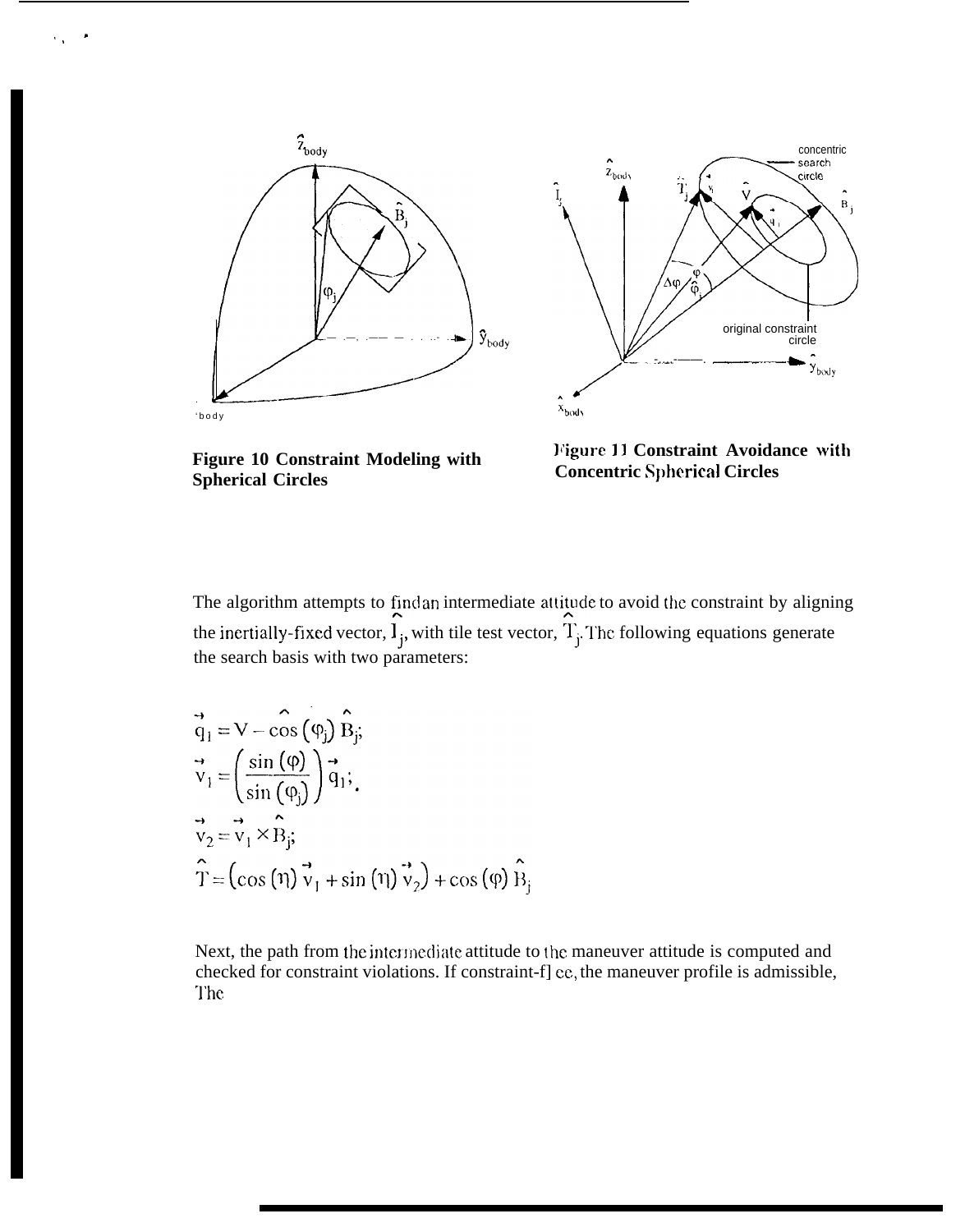## **Path Optimization**

The Path Optimizer converges the maneuver profile to a local minimum. This strategy allows the initialization to proceed without regard to optimality. Let q denote a quaternion and T denote spacecraft time. Then a typical maneuver profile is illustrated in Figure 12. The function of the intermediate attitudes, "A" and "B", is to avoid the constraints. These quaternions are computed in the Path Initializer.



Figure 12 Maneuver Profile Defined By Attitude Quaternions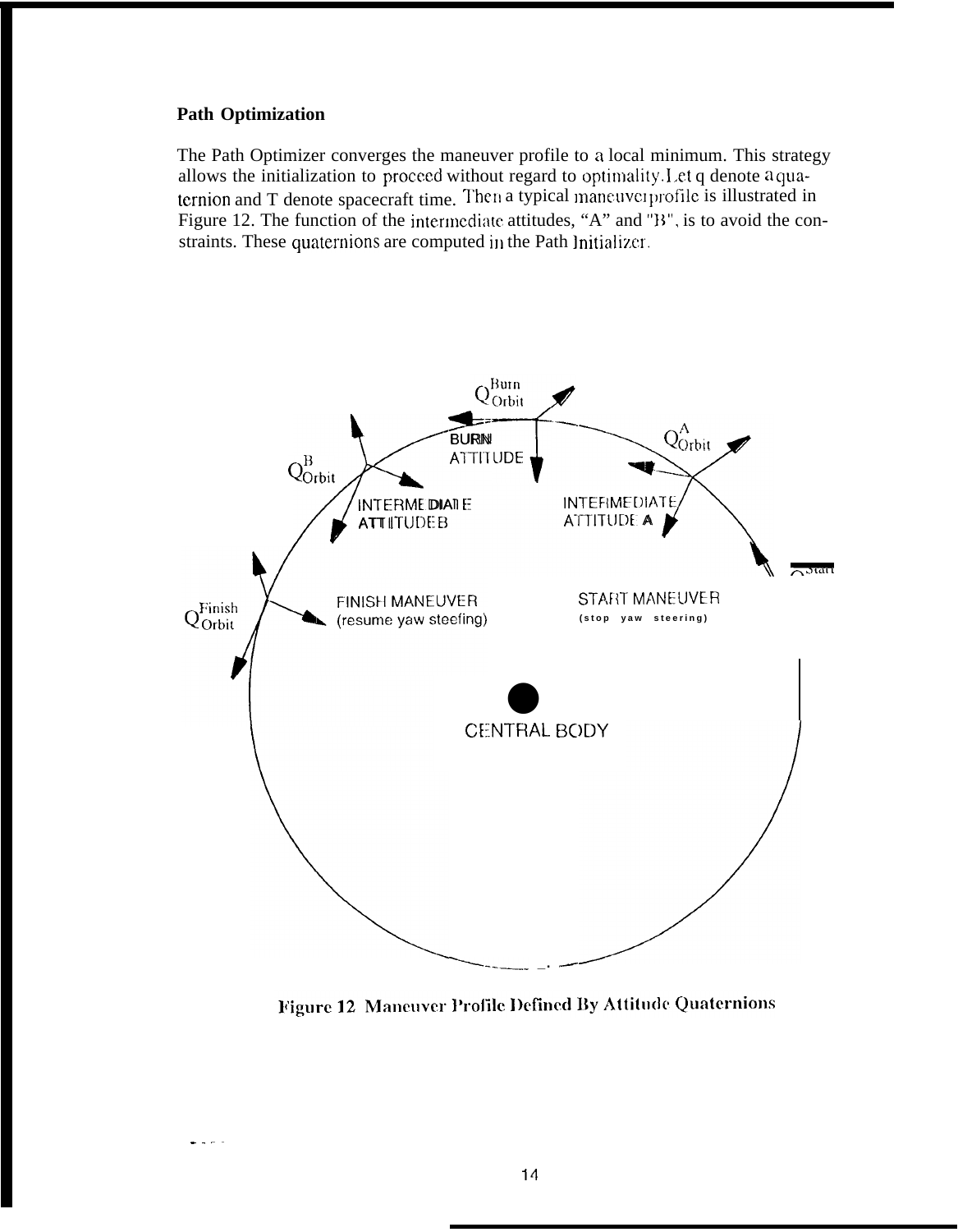Local minima are defined with respect to a specific cost function. The TAME cost function is computed as follows:

$$
j = (T_{\text{ finish}} - T_{\text{start}}) + \lambda T_a
$$

where

$$
T_a = \sum_{j=1}^{n} (time inside constraint)
$$

The term  $T_a$  is a penalty function that causes the cost function j to peak if the maneuver is adjusted into a constraint and  $\lambda$  is a sensitivity multiplier. Thus the Path Optimizer causes the trajectories to be as direct as possible until a constraint spherical circle is tangentially intersected by a body vector.

Six degrees of freedom exist to plan a maneuver: the two intermediate attitudes  $q_a$  and  $q<sub>b</sub>$ . I et the independent coordinates of the quaternions be indicated as:

$$
q_a = [x_1, x_2, x_3]^{t}
$$
  
\n
$$
q_b = [{}^{x}4, x_5, x_6]^{t}
$$
  
\n
$$
\overrightarrow{x} = x_1, x_2, x_3x_4, x_5, x_6]^{t}
$$

where x is the maneuver profile. Then the cost function and its gradient with respect to the maneuver profile are:

$$
j = j(\vec{x});
$$
  

$$
\mathbf{V} \mathbf{j} = \left[ \frac{\partial j}{\partial x_1}, \frac{\partial j}{\partial x_2}, \frac{\partial j}{\partial x_3}, \frac{\partial j}{\partial x_4}, \frac{\partial j}{\partial x_5}, \frac{\partial j}{\partial x_6} \right]^{\dagger}
$$

The gradient vector points in the direction of steepest descent to minimize the cost function (j). The Path Optimizer converges the maneuver profile  $(X)$  via the following dynamics:

$$
j = j(\vec{x});
$$
  
\n
$$
\nabla j = \left[ \frac{\partial j}{\partial x_1}, \frac{\partial j}{\partial x_2}, \frac{\partial j}{\partial x_3}, \frac{\partial j}{\partial x_4}, \frac{\partial j}{\partial x_5}, \frac{\partial j}{\partial x_6} \right]^T
$$

In Figure 13, the converge law integrator terminates at a. local minima of the cost function.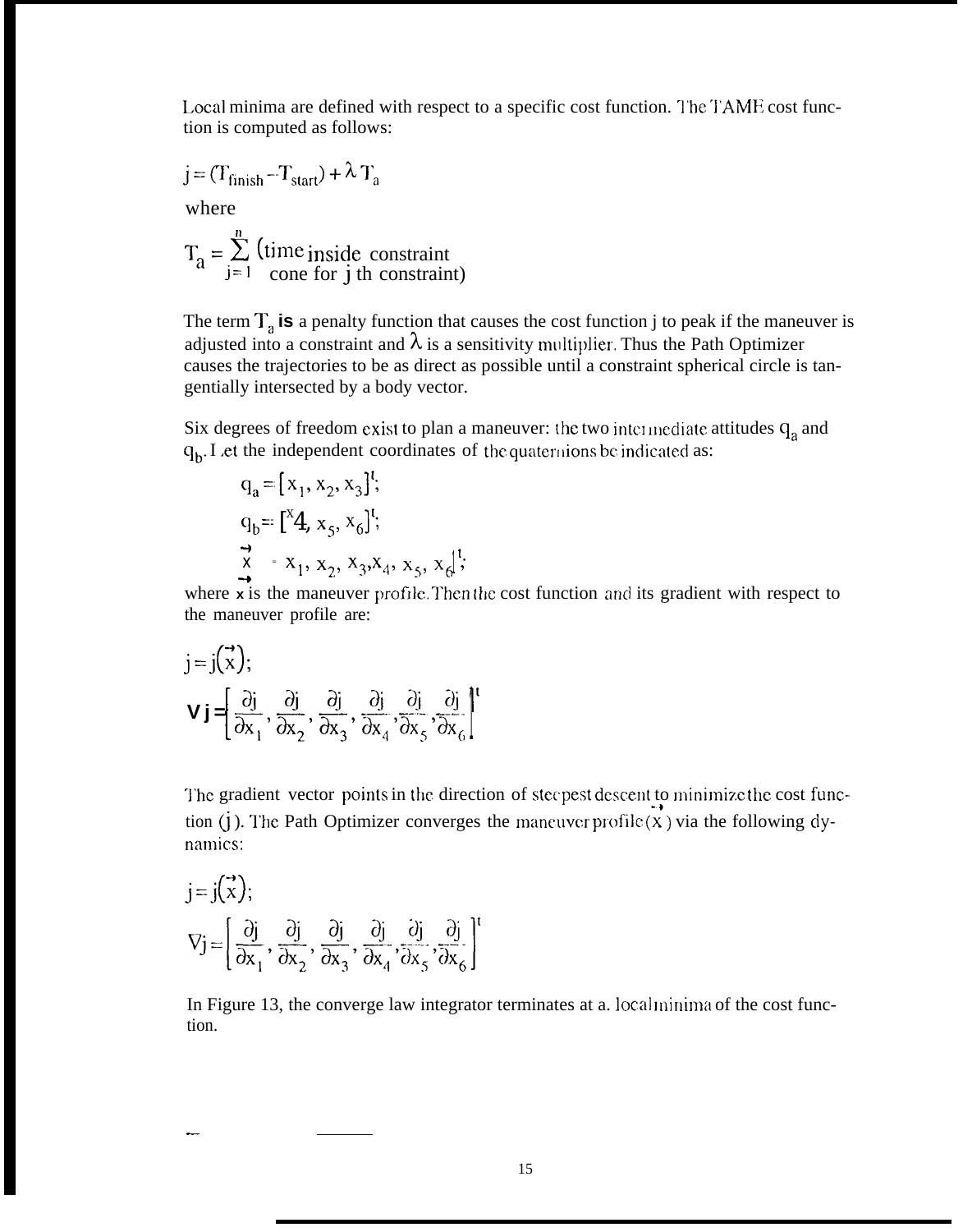

Figure 13 Path Optimizer Maneuver Profile Convergence Law

# **CONCLUSIONS**

The feasibility for autonomous propulsive maneuver planning sequence generation was demonstrated in 19944. The 1995S effort generalized the algorithms allowing arbitrary Euler turns in place of the single axis turns and the code is being written to comply with flight software code requirements. The TOPEX Autonomous Maneuver Experiment (TAME) applies these concepts to a real operational nadir pointed orbiter,

The experiment is scheduled for early calendar 1997. Recently the TAME team completed the algorithm design review. Current schedule calls for the implementation and test to be completed by October of 1996..

The challenge of the TAME experiment will not be limited to the maneuver planner algorithm. Real mission constraints and oversights would have to be considered for their full impact to ensure a safe experiment.

# **ACKNOWLEDGMENTS**

The research described in this paper was performed by the Jet Propulsion Laboratory, California Institute of Technology, under contract with the National Aeronautics and Space Administration.